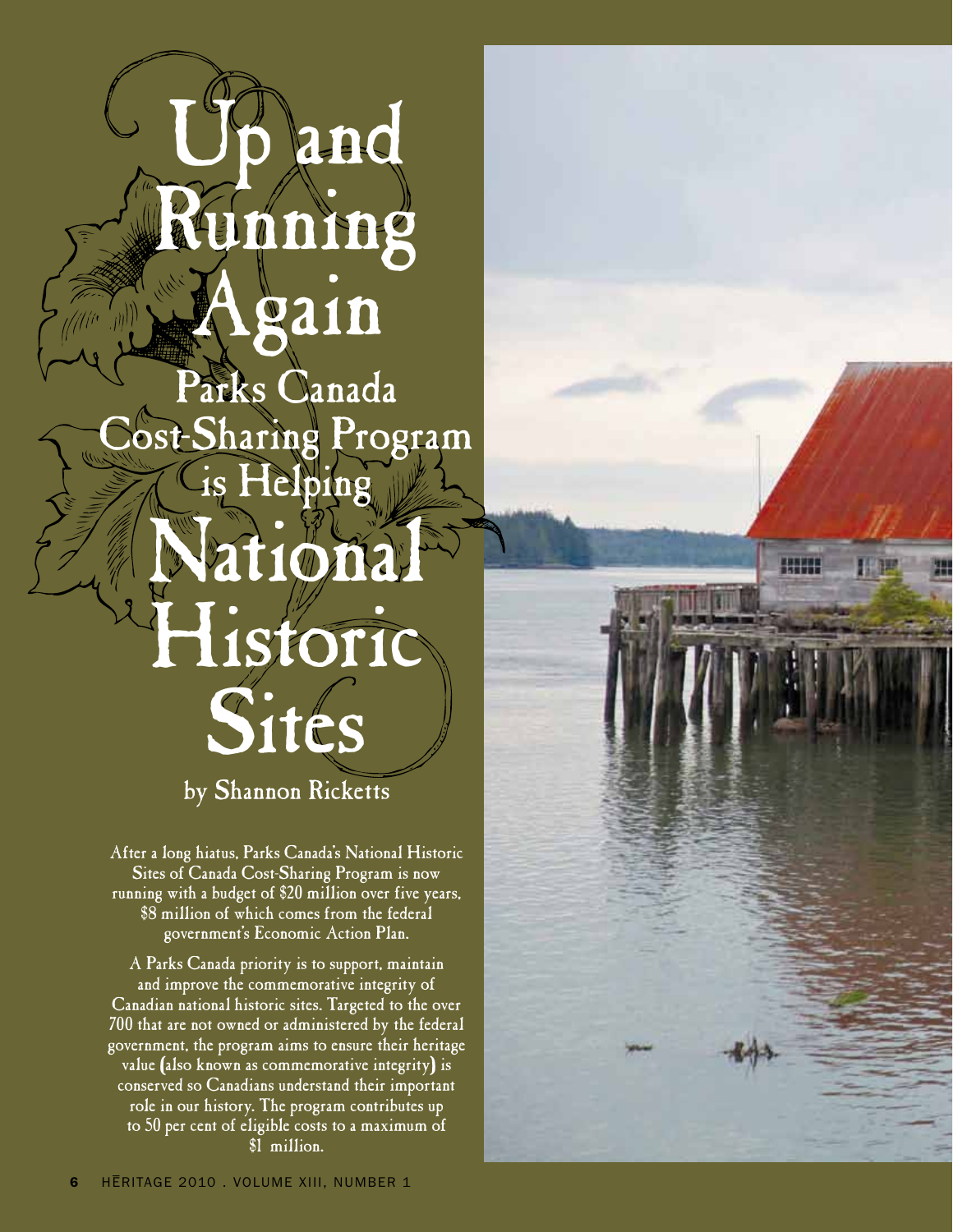

# Who's Eligible

Owners or long-term lessees of national historic sites who are provincial, territorial, regional or municipal governments, Aboriginal groups or not-for-profit organizations can apply. While the program helps with preparatory planning documents and presentation, the emphasis is on essential conservation work. The application process is competitive, with applications assessed on specific criteria. There have already been two intakes, the deadline for a third being October 1, 2010. (See **www.pc.gc.ca/progs/ lhn-nhs/ppf-csp/index\_e.asp** for guidelines and applications.) Over 200 applications have been made so far, and 40 projects from across the country have been approved for funding totalling approximately \$9 million.

To ensure that interventions—both large and small—protect the heritage value of these important historic places, qualified professionals administer a certification process in which plans and work are evaluated against nationally accepted standards set out in the Standards and Guidelines for the Conservation of Historic Places in Canada (see **www.pc.gc.ca/docs/pc/guide/nldclpcsgchpc.aspx**).

North Pacific Cannery, Port Edward, British Columbia *La conserverie North Pacific, Port Edward (Colombie-Britannique)*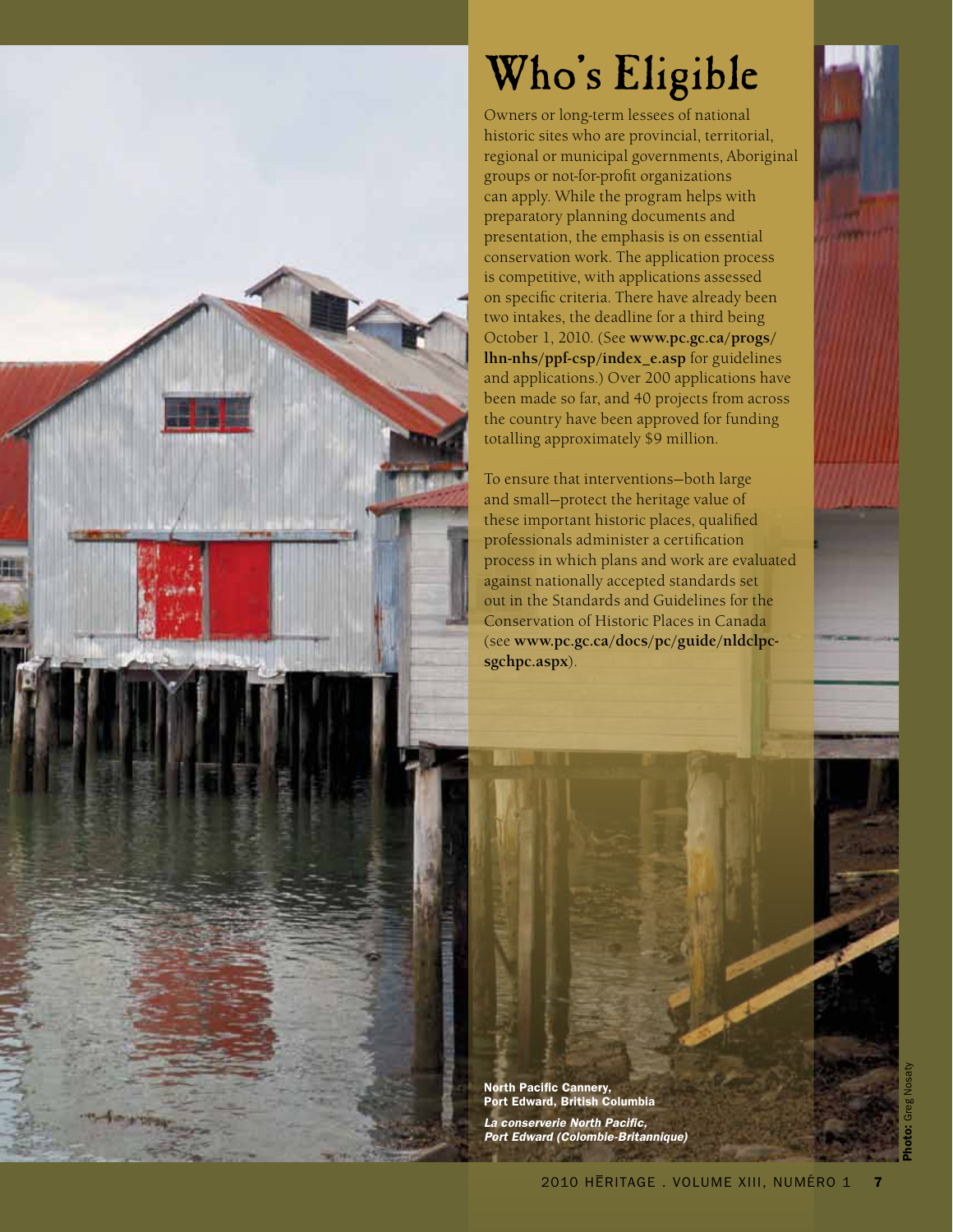# One of HCF'S Top Ten

More than one site in the program has appeared on the Heritage Canada Foundation's annual Top Ten Endangered Places lists. The 2008 Top Ten features the Church of the Holy Cross at Skookumchuk, British Columbia, which is now receiving funds to assist the small First Nation community in stabilizing this impressive structure.

Remotely located along the Lillooet River at Skatin (Skookumchuk) in the B.C. interior, this large Gothic Revival-style church was built by local residents as part of an Oblate mission. It is remarkable for the craftsmanship in its elaborate woodwork and for its fusion of European and First Nation design motifs. The size, complexity and fragility of this building present an inordinate responsibility for a community whose numbers have dwindled over the years and which faces financial and technical challenges in relation to the conservation needs of the structure.

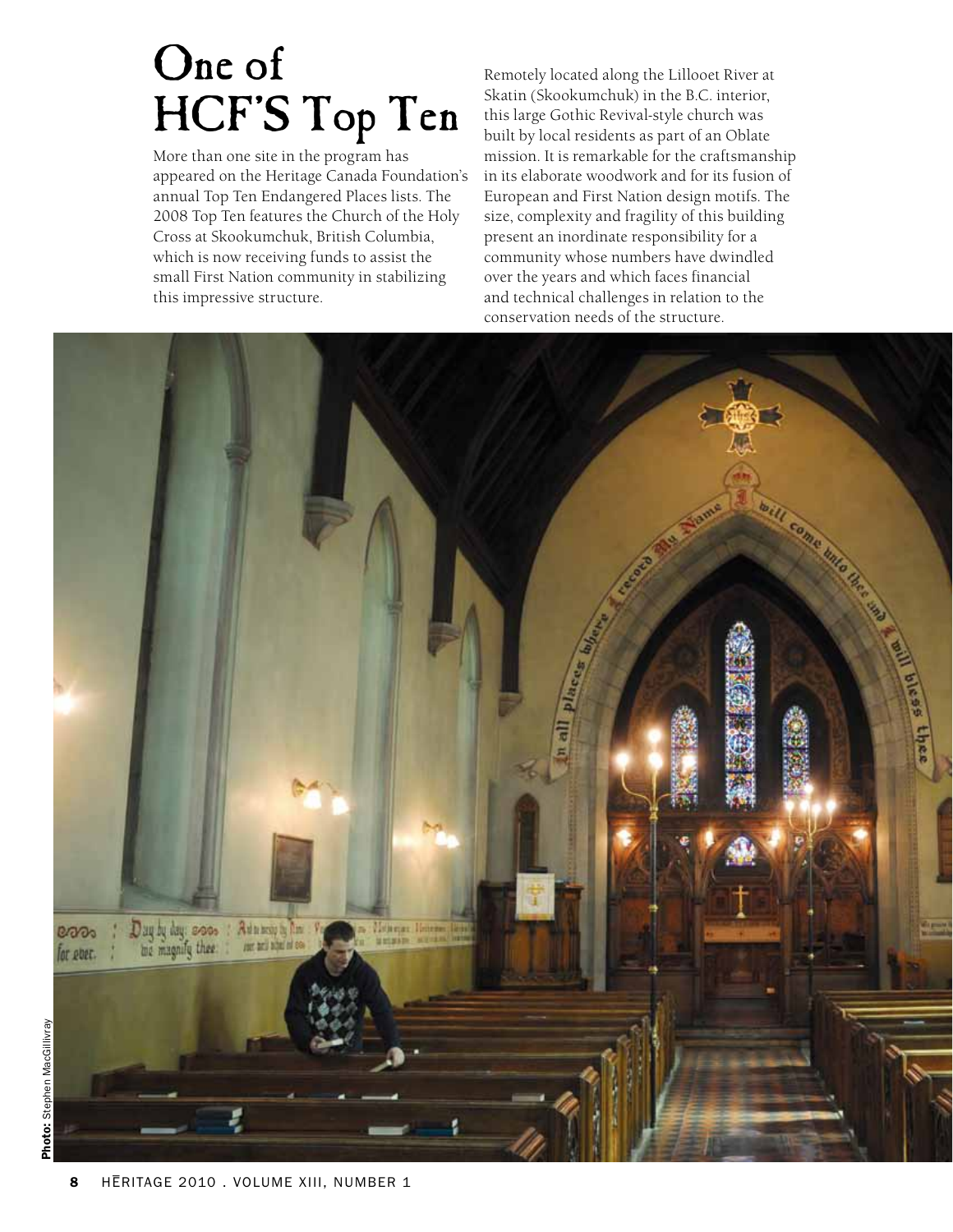#### And on the B.C. Coast

Another fragile wooden site—on B.C.'s Pacific coast at Port Edward—is the North Pacific Cannery. Established in the late 19th century, it operated until 1980 from a collection of modest wooden structures built on timber piles along a narrow strip of land between mountains and the Inverness passage at the mouth of the Skeena River.



The complex includes a power plant, storage area and workers' housing that reflect the isolation and self-sufficiency of northern coastal canneries. Interestingly, the design and layout of the workers' housing resulted from the realities of that era's multicultural workforce, with ethnic and gender segregation in both the living and work areas.

The site also illustrates the roles played by European, Asian and First Nations cultures in developing the west coast fishing industry and in the industrial development of British Columbia. Cost-sharing funds will help with repair of rotting and deteriorating wooden structural elements that are constantly exposed to the ravages of saltwater, wind and wave erosion.

# Meanwhile, on the East Coast



One of Nova Scotia's oldest buildings, the Little Dutch (Deutsch) Church in Halifax, will also be undergoing needed repairs. As the oldest known surviving church in Canada associated with our German community, it is one of the few remaining 18th-century churches outside of Quebec with its burying ground intact. Now surrounded by tall buildings, the diminutive structure is a touching reminder of the fragility of life in the early settlement days. Conservation work includes the foundation, exterior and interior walls, doors and trim, ceiling, windows and ventilation.

By the 19th century, life in Canada was a little more assured, as witnessed by St. Anne's Chapel of Ease in Fredericton, New Brunswick. This charming example of Gothic Revival-style architecture followed the model of small English parish churches. Built at the same time as the city's fine Christ Church Anglican Cathedral, it provided worship for those who could not travel to the cathedral on a regular basis. Notwithstanding its small scale, it is an example of the kind of graceful church the energetic Bishop Medley wished to see erected throughout the new English colonies at the time. As a template for future church architecture, it is notable for its corner stone wall and lych-gate, intended to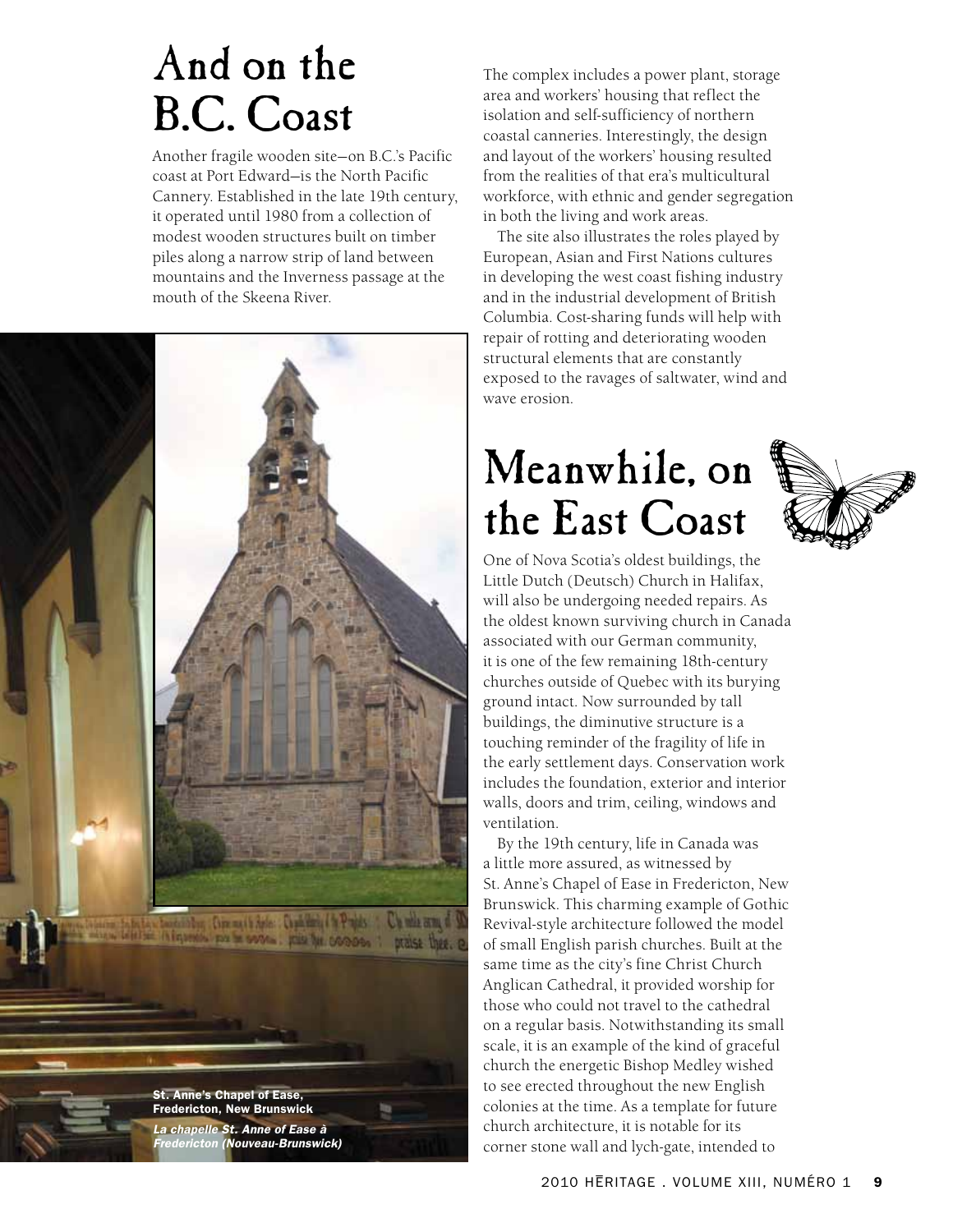

Dominion Exhibition **Display** Building II, Brandon, Manitoba

*Bâtiment no II de l'exposition du Dominion de Brandon (Manitoba)*

shelter the funeral coffin pending the arrival of the officiating priest; the ornate ironwork hinges; the stained glass windows; the fine interior woodwork of crafted local butternut; and the multicoloured Minton encaustic tiles decorating the floor and chancel. Costsharing funds will assist with roof repairs, reinforcement of leaded glass windows, masonry repointing and electrical work.

#### Quebec and Its Churches

Much is said about the alarming state of our religious architecture today. Sunday services at the local church used to shape the weekly lives of many Canadians. With dwindling congregations, the very structures that were once the touchstones of their communities are now suffering from neglect and in danger of demolition. This is especially true in Quebec, where the Roman Catholic Church is historically and culturally important and where the church and its attendant buildings often formed the core of small towns and villages.

This was the case at Saint-Joseph-de-Beauce, where the Roman Catholic Institutional Ensemble was erected over several years from the late 1800s into the early 1900s. It comprises a church, convent, presbytery, orphanage and school, along with secondary buildings and a cemetery. Here the costsharing program is contributing to masonry work and fire suppression systems to maintain the former convent and orphanage in their new roles as cultural and community centres.

#### **Conservation** on the Prairies

Industrial landscapes also have left their imprint on the land. Preserving the sometimes vast but fragile survivors of Canada's economic history poses special conservation challenges. In Alberta, Atlas No. 3 Coal Mine reveals how important the Drumheller Valley coal industry was to Canada. Active from 1936 to 1974, the mine's surviving elements include: a massive square-timbered tipple with conveyor sheds;

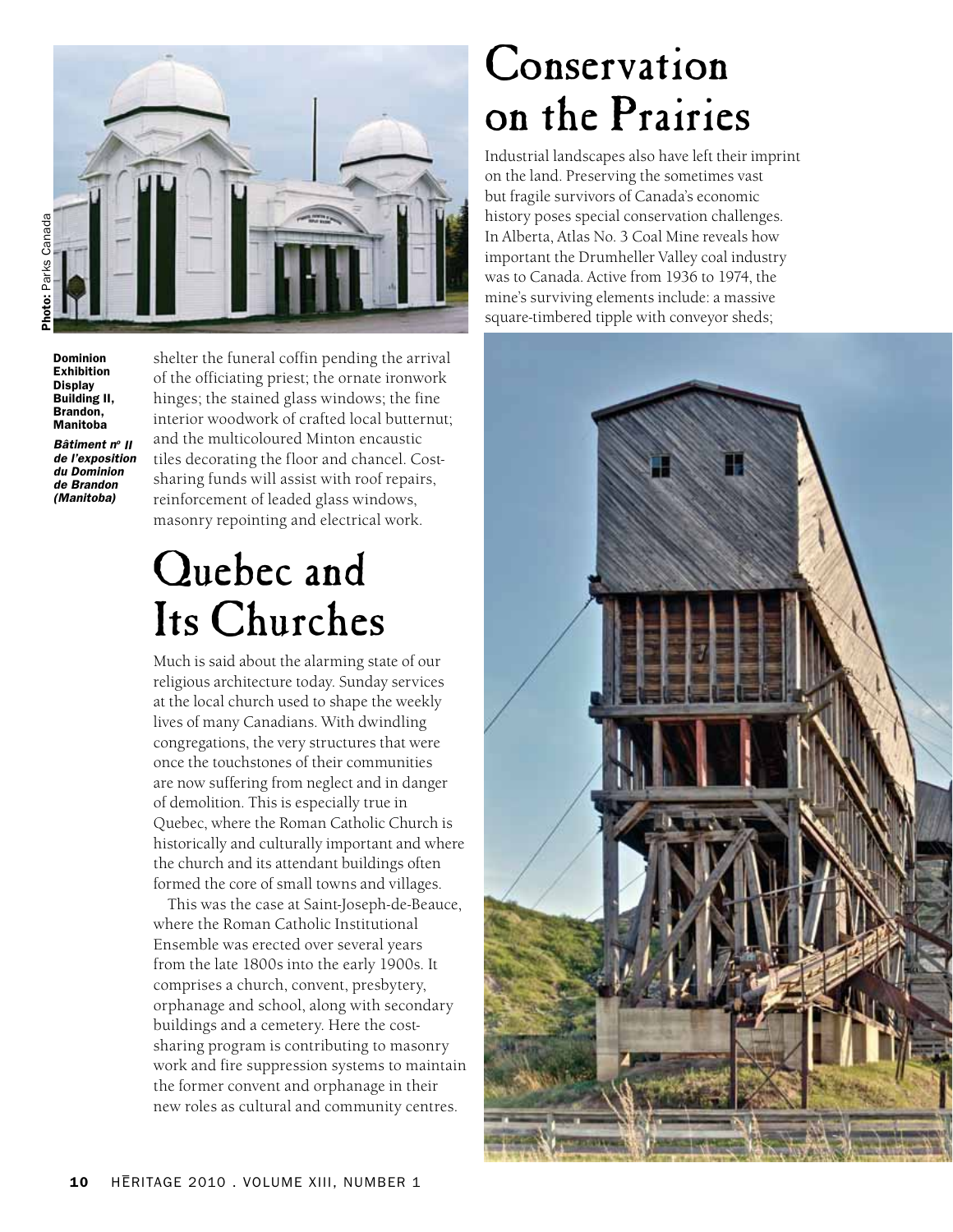machinery and storage bins used to transport, sort, clean and load coal; a collection of small wood-framed buildings located at the mine entrance near rail lines; and a trestle bridge across the Red Deer River. Cost-sharing funds will stabilize structures damaged by a severe storm.

At another large industrial complex in south-central Saskatchewan, weather also took its toll. Named for deposits of clay in the so-called Dirt Hills, Claybank Brick Plant was one of Canada's major producers of domestic clay refractory products used by railways, oil refineries, and power and metallurgical

industries. It is also known for its distinctive face brick used in the construction of buildings right across the country.

The 132-acre site is an extraordinarily intact example of an early 20th-century brick-making complex complete with a factory building, distinctive round kilns, a laboratory, office building, boiler room, carpentry shop, stock sheds, residences and outbuildings extending over a broad area connected by roads and paths. In response to an engineering study, cost-sharing funds will restore damaged storage sheds, stabilize tunnels and conserve brickwork.

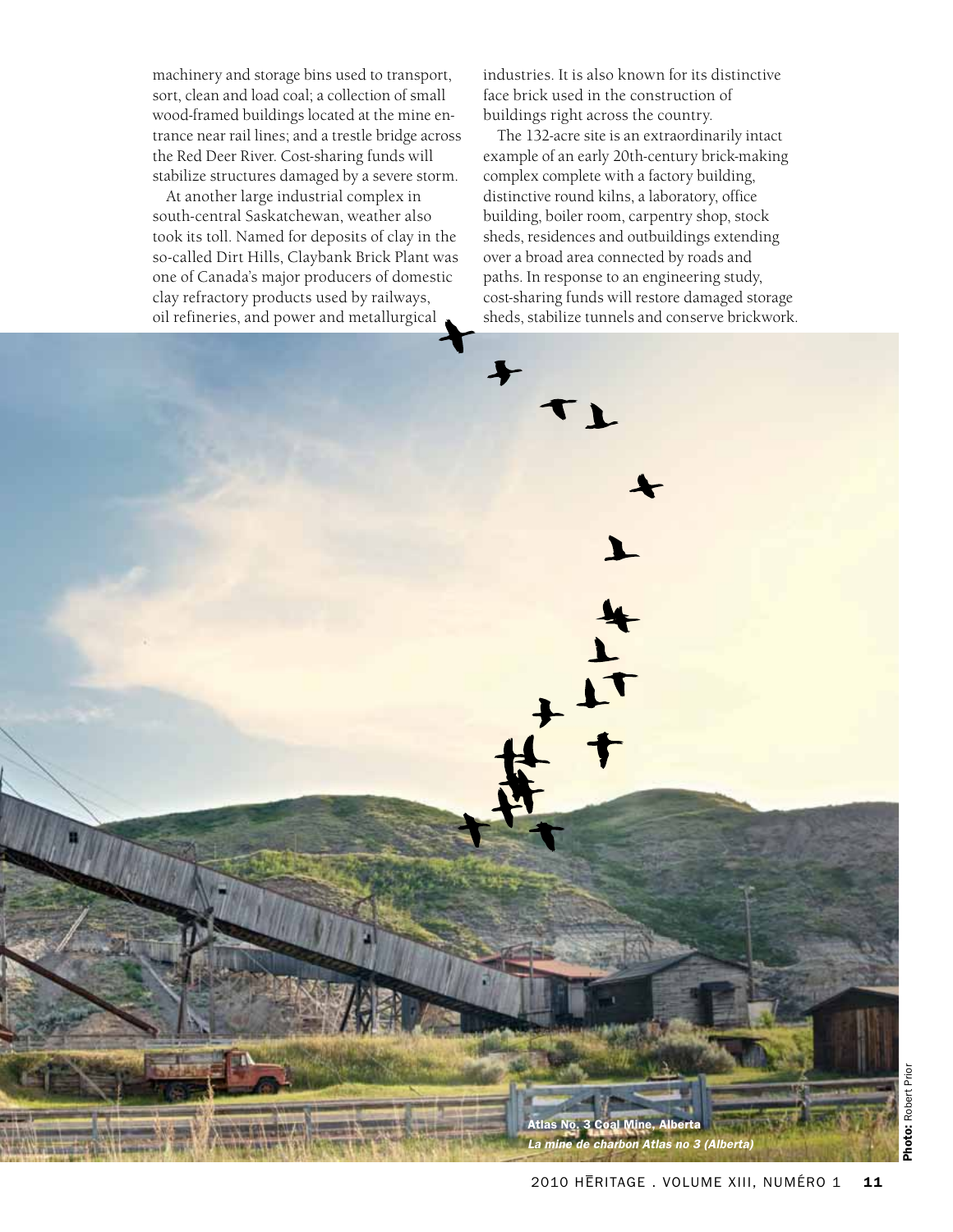

Burton Cummings Theatre (Walker Theatre), Winnipeg, Manitoba

*Théâtre Burton Cummings (Théâtre Walker), Winnipeg (Manitoba)*

Of course, the Prairies are best known for agricultural production, and the Dominion Exhibition Display Building II in Brandon, Manitoba, was built to promote it. Dating from the era of the Dominion Exhibition, held annually from 1879 to 1914, this Beaux-Arts-inspired structure was designed for agricultural display with a vast open space well lit by large windows and a clerestory. Its classically inspired style reveals the influence of the famous World's Columbian Exposition of 1893 held in Chicago. The building illustrates the importance the Canadian government accorded to prairie agriculture at the time. Needing repair and closed for several years, the building was placed on HCF's 2009 list of Top Ten Endangered Places. Cost-sharing funds will ensure that the iconic structure is stabilized for potential future use.

 As the entrepôt for this thriving prairie development, Winnipeg enjoyed remarkable growth in the early 20th century and is blessed by what many consider an embarrassment of architectural riches. The Walker Theatre, oldest of Winnipeg's three extant grand theatres from the pre-1920 era, was designed for serious dramas, operas and musicals. It is valued as a rare surviving early Canadian theatre and for its association with nationally

important political rallies dealing with the labour and women's suffrage movements, particularly the *Women's Parliament* of 1914. Renamed the Burton Cummings Theatre for the Performing Arts in 2002, it is still in use today. The theatre's exterior façade and entrance are being restored, with further conservation work planned for the lobby and auditorium.

# Ontario Projects

Ontario's rich history is well represented on the listing of sites receiving funds. Among these projects are the Matheson House and the Diefenbunker.

A formidable yet elegant residence typical of the houses of the affluent in pre-Confederation Canada, Matheson House was designated a national historic site in 1966 and today is home to the Perth Museum.

Built in 1840 for Roderick Matheson, a wealthy local merchant of Scottish origin